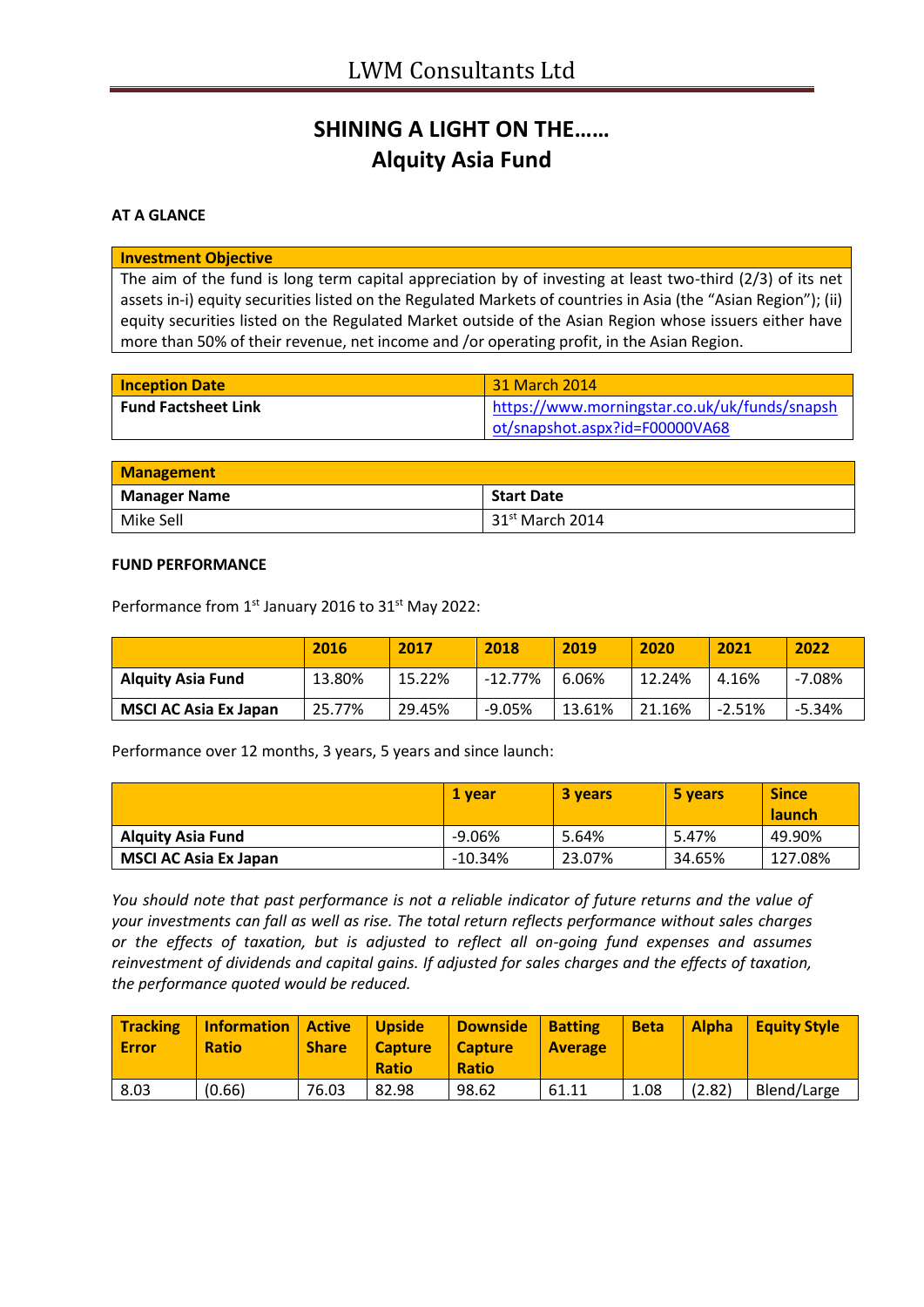# LWM Consultants Ltd

| <b>Volatility Measurements</b> |        |
|--------------------------------|--------|
| 3-Yr Std Dev (volatility)      | 15.00% |
| 3-Yr Mean Return (average)     | 1.85%  |

| <b>Investment Style Details</b> |        |  |
|---------------------------------|--------|--|
| Giant                           | 44.64% |  |
| Large                           | 25.98% |  |
| Medium                          | 14.54% |  |
| Small                           | 5.48%  |  |
| Micro                           | 4.96%  |  |

| Top 5 Holdings - 54 holdings     |                               |       |
|----------------------------------|-------------------------------|-------|
| Taiwan Semiconductor Manufacturi | Technology                    | 8.11% |
| <b>Tencent Holdings Ltd</b>      | <b>Communication Services</b> | 7.04% |
| SK Hynix Inc                     | Technology                    | 3.36% |
| <b>HDFC Bank Ltd</b>             | <b>Financial Services</b>     | 2.77% |
| <b>ICICI Bank Ltd</b>            | <b>Financial Services</b>     | 2.75% |

| <b>Top 5 Sectors</b>          |        |
|-------------------------------|--------|
| Consumer Cyclical             | 27.44% |
| Technology                    | 24.08% |
| <b>Financial Services</b>     | 15.64% |
| <b>Communication Services</b> | 10.83% |
| Industrials                   | 7.85%  |

| <b>Top 5 Regions</b> |        |
|----------------------|--------|
| China                | 30.99% |
| Taiwan               | 16.32% |
| India                | 11.56% |
| Indonesia            | 8.69%  |
| South Korea          | 8.25%  |

## **UPDATE….**

In the last update we indicated how this strategy is looking to rebuild its past performance and we saw that recovery in 2021. This year it has slightly underperformed the benchmark but we believe it is heading in the right direction. This is an impact strategy in a true sense as part of the fee income is used to help fund projects in areas they invest in. They have started to print data on the impact they are having.

In terms of the changes, they continue to focus on areas they like but more discipline around not being over exposed to one area has meant they have held up better than many peers. They still like domestic businesses but are happy to blend with global businesses like TSMC.

Indonesia is seeing an increase in consumer spending as they come out of COVID and the weighting has increased. They have reduced exposure to India as they are seeing rising rates and increased oil prices. They have also moved away from small cap to large cap, especially banks, where they are seeing good value.